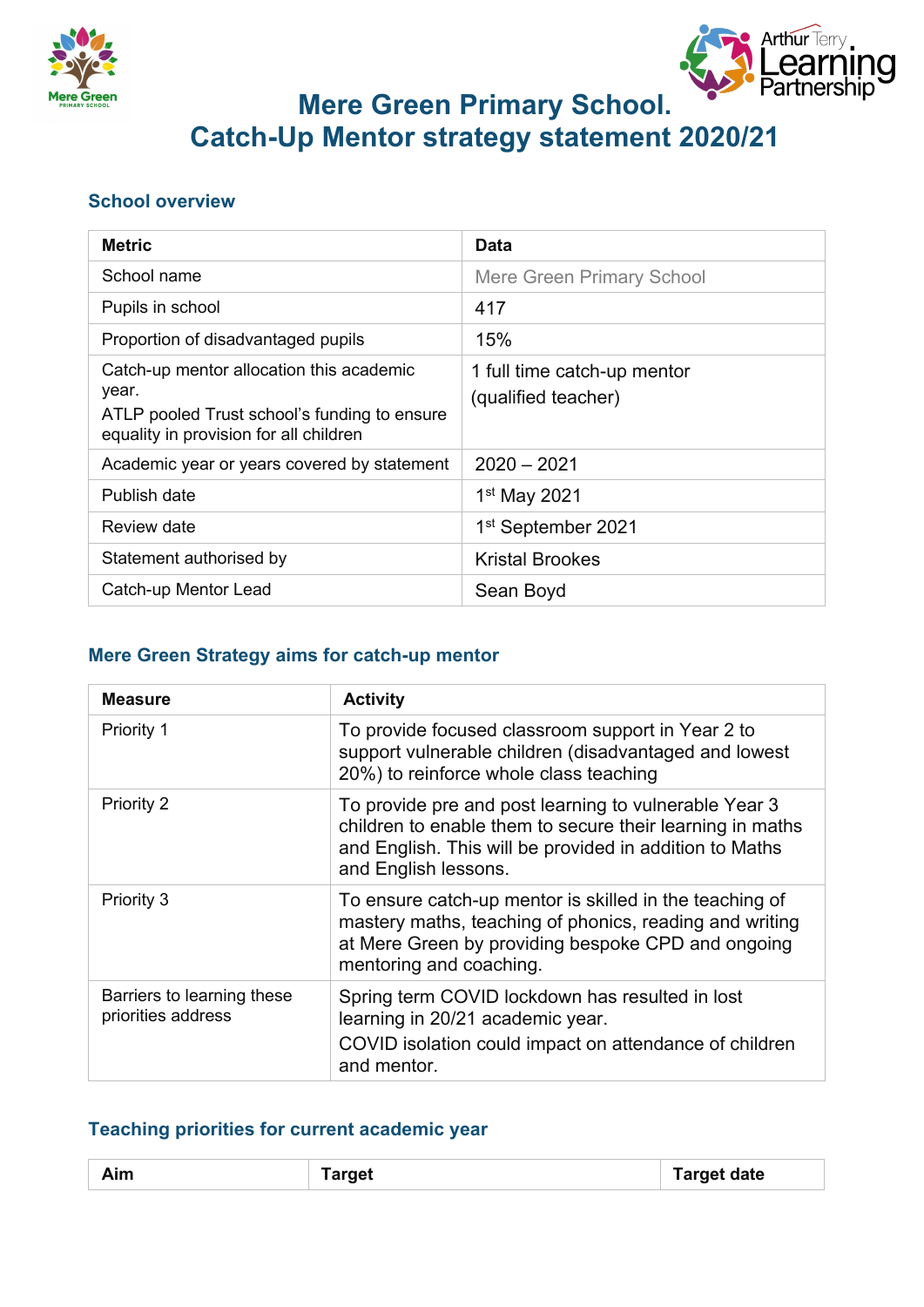| Progress in Reading     | Targeted Yr 2 children make<br>accelerated progress and close the<br>attainment gap created by COVID-19<br>isolation periods and national<br>lockdown. | <b>July 2021</b> |
|-------------------------|--------------------------------------------------------------------------------------------------------------------------------------------------------|------------------|
| Progress in Writing     | Targeted Yr2 children make<br>accelerated progress and close the<br>attainment gap created by COVID-19<br>isolation periods and national<br>lockdown.  | <b>July 2021</b> |
| Progress in Mathematics | Targeted Yr2 children make<br>accelerated progress and close the<br>attainment gap created by COVID-19<br>isolation periods and national<br>lockdown.  | <b>July 2021</b> |
| <b>Phonics</b>          | Targeted Year 2 children to improve<br>their PSC from the start of the<br>academic year, improving their score<br>by at least 10 marks                 | <b>July 2021</b> |

## **Monitoring and Implementation**

| Area             | <b>Challenge</b>                                                                                                    | <b>Mitigating action</b>                                                                                                                                                                                                                                                                                                                          |
|------------------|---------------------------------------------------------------------------------------------------------------------|---------------------------------------------------------------------------------------------------------------------------------------------------------------------------------------------------------------------------------------------------------------------------------------------------------------------------------------------------|
| Teaching         | Ensuring quality time is<br>dedicated to catch-up mentor's<br>professional development with<br>one to one feedback. | A bespoke CPD programme is<br>delivered to ensure mentor is<br>skilled (subject knowledge and<br>pedagogy) and confident to<br>deliver teaching to vulnerable<br>children in maths, reading,<br>phonics and writing.<br>Instructional coaching provided<br>by Reading Leader and phonics<br>leader to ensure high quality<br>delivery of reading. |
| Targeted support | Ensuring catch-up mentor is<br>impacting on improved<br>outcomes for targeted children.                             | Class teacher and English and<br>Maths leaders to monitor impact<br>and provision. Make<br>amendments where necessary<br>to ensure the targeted support<br>has impact.                                                                                                                                                                            |

### **Review:**

|  |  | . .<br>____ |
|--|--|-------------|
|--|--|-------------|